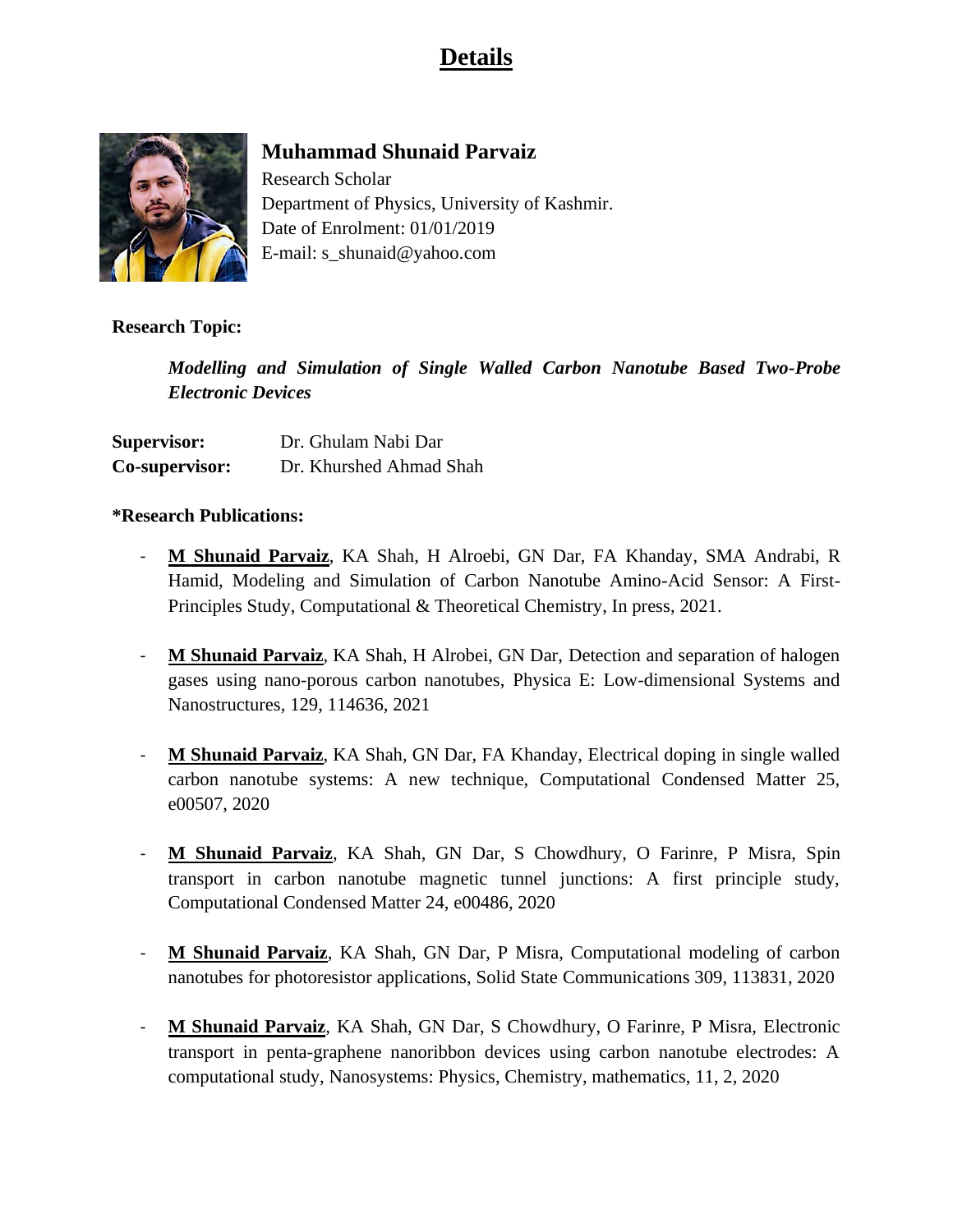- KA Shah, **M Shunaid Parvaiz**, GN Dar, Photocurrent in single walled carbon nanotubes, Physics Letters A, 383, 2207, 2019
- BM ud din Bhat, **M Shunaid Parvaiz**, P Sen, Effect of magnetic field and shell thickness on binding energies of a ZnSe/ZnS core shell quantum dot, Journal of Electronic Materials, 46, 967, 2017
- KA Shah, **M Shunaid Parvaiz**, Negative differential resistance in BN co-doped coaxial carbon nanotube field effect transistor, Superlattices and Microstructures 100, 375, 2016
- KA Shah, **M Shunaid Parvaiz**, Computational comparative study of substitutional, endo and exo BN Co-Doped single walled carbon nanotube system, Superlattices and Microstructures 93, 241, 2016

## **Conference Papers:**

- **M Shunaid Parvaiz**, KA Shah, GN Dar, Electronic Properties of Pentagraphene Carbon Nanotubes: A first principle study, 6th International Conference on Nanoscience and Nanotechnology (ICONN), SRM Institute of Science and Technology, 2021
- KA Shah, **M Shunaid Parvaiz**, GN Dar, First-principles study on effect of doping on electronic properties of pentagraphene carbon nanotubes, NT21: International Conference on the Science and Application of Nanotubes and Low-Dimensional Materials, Rice University Texas, 2021
- **M Shunaid Parvaiz**, KA Shah, GN Dar, Carbon nanotube biomolecule sensor: A simulative study, Growth points in Physics, Department of Physics, University of Kashmir, 2019
- KA shah, **M Shunaid Parvaiz**, GN Dar, Modeling and Simulation of Carbon Nanotube Based Device Using Pentagraphene Electrodes, National Conference on Advances in Functional Materials, Department of Chemistry, Jamia Millia Islamia University, Delhi, 2019
- KA Shah, **M Shunaid Parvaiz**, GN Dar and S. S. Islam, Detection of Proteinogenic Amino Acid by a Single Walled Carbon Nanotube, International Conference on Advanced Materials (ICAM), Centre for Nanoscience and Nanotechnology, Jamia MIllia Islamia University, New Delhi-25, India, 2019
- KA Shah, **M Shunaid Parvaiz**, GN Dar, Detection of Single Amino Acid Molecule by Single Walled Carbon Nanotube: A Computational Study, 6th World Congress on Nanomedical Sciences (ISNSCON), Delhi University and Jamia Hamdard, University held at Vigyan Bhawan, New Delhi, India, 2019